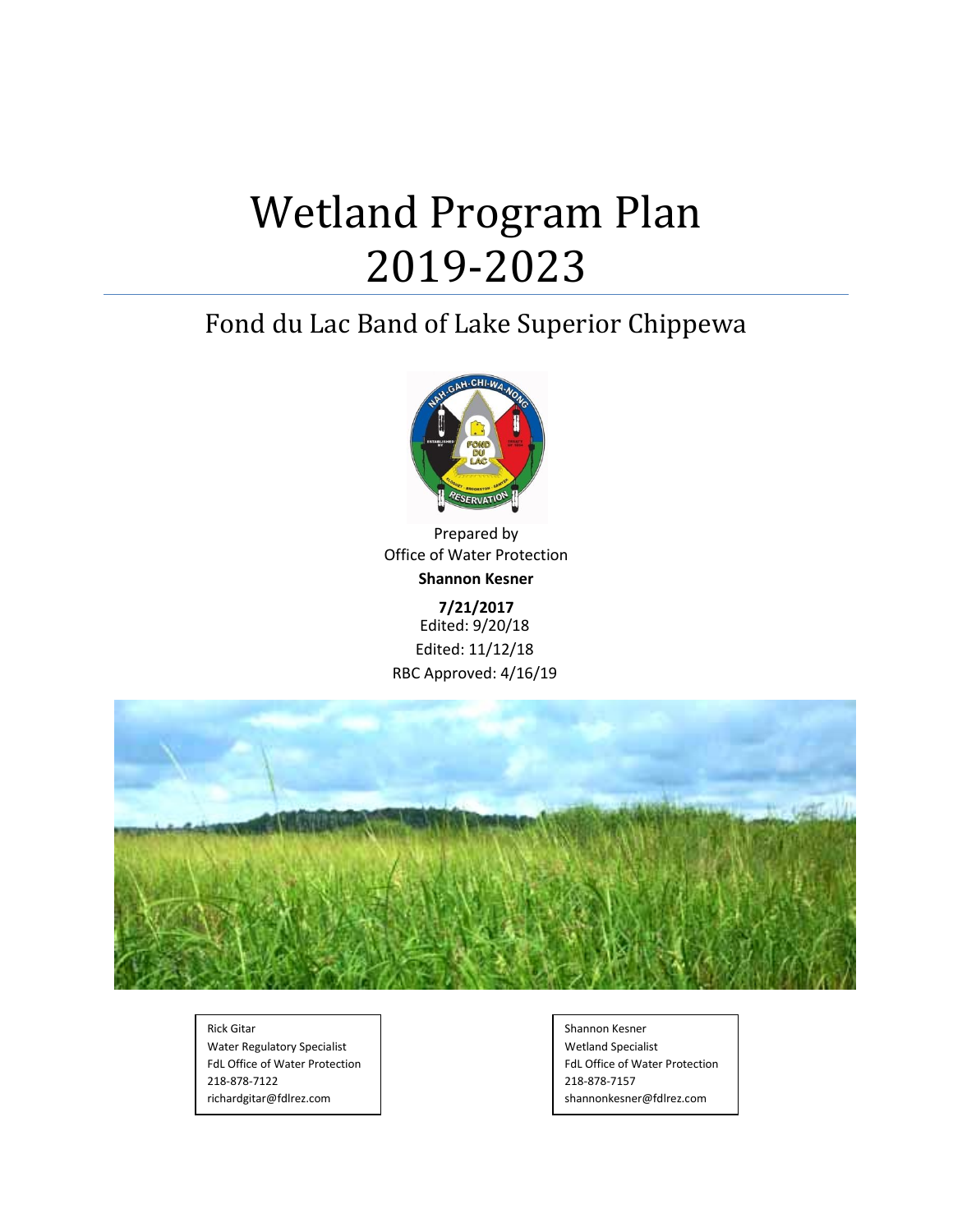## **Table of Contents**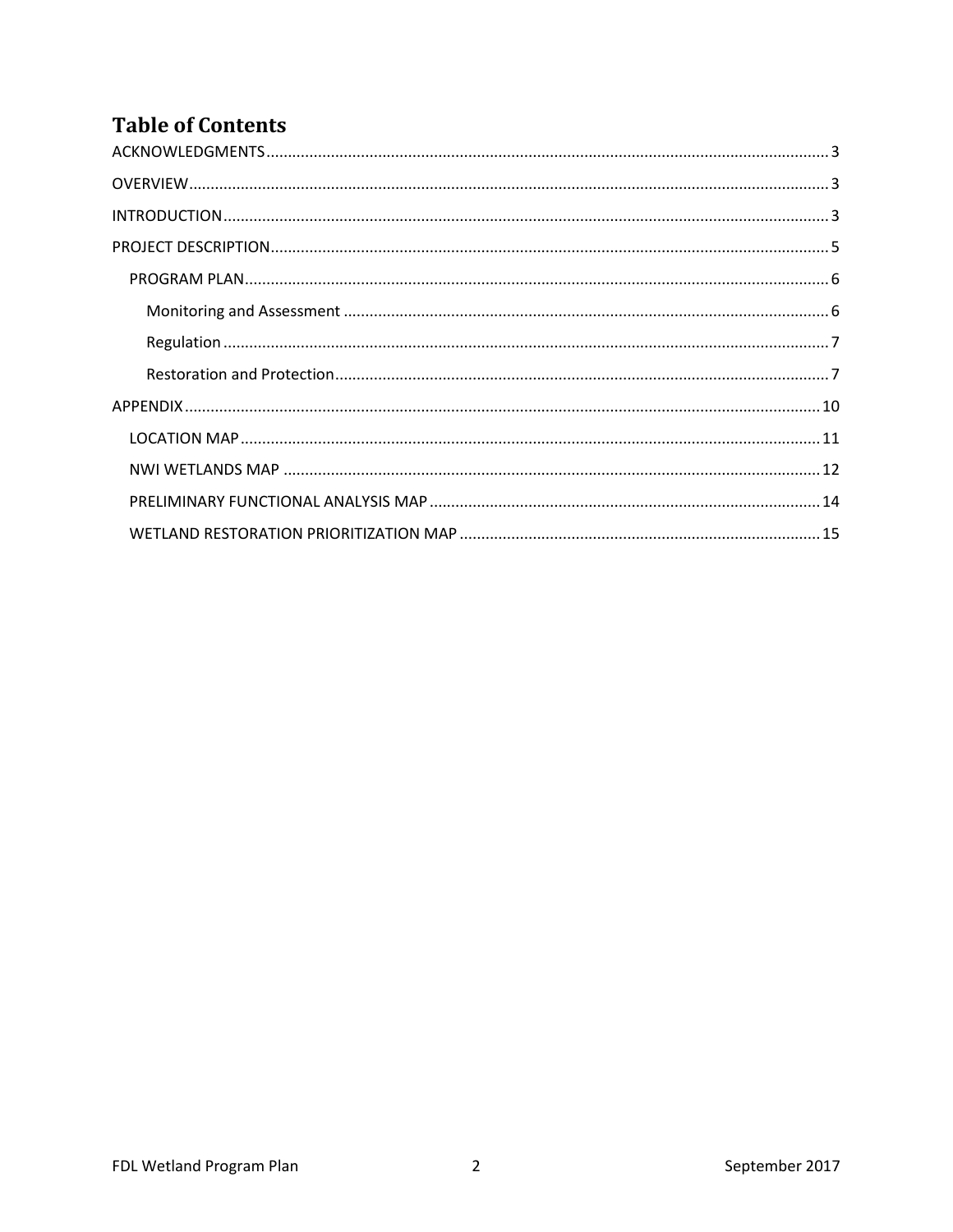## <span id="page-2-0"></span>**ACKNOWLEDGMENTS**

Development of the Fond du Lac Band of Lake Superior Chippewa Wetland Program Plan was made possible with funding from the Environmental Protection Agency (EPA) through the Wetland Program Development Grants. We are deeply appreciative of EPA Region 5 for their long standing grant support for the continued development of strong environmental programs in Indian Country. Additional funding was supplied by the Fond du Lac Band of Lake Superior Chippewa.

Management of natural resources falls under the Resource Management Division (RMD) in the Fond du Lac Band of Lake Superior's (FDL) Tribal Government. With the goal of developing an Integrated Resource Management Plan (IRMP), the RMD worked with other tribal partners and the public to refine resource management goals and objectives for the Fond du Lac Tribe. The Wetland Program Plan was developed with goals and objectives in mind set forth by the IRMP and collaboration among the FDL Environmental Department staff.

## <span id="page-2-1"></span>**OVERVIEW**

The Fond du Lac Band of Lake Superior Chippewa's goal was to develop a Wetland Program Plan for the entire Reservation, to be used to guide the Reservation's Resource Management Division staff, as well as potential partners, in all aspects of wetland conservation, protection and restoration in order to protect and restore our waters, to ensure drinking water is safe, and that aquatic ecosystems sustain fish, plants, and wildlife, and economic, recreational, and subsistence activities.

## <span id="page-2-2"></span>**INTRODUCTION**

The Fond du Lac Reservation, which was established in 1854 by treaty with the United States Government and to which the U.S. Government has a trust responsibility, is situated in northeastern Minnesota, adjacent to the city of Cloquet. The Reservation is located about 20 miles west of the city of Duluth, MN and Lake Superior (Appendix, Figure 1). About 4,300 enrolled Tribal members live both on and off the Reservation. A substantial number of non-tribal members also reside on the Reservation.

On the Fond du Lac Reservation, wetlands augment biological diversity by serving as habitat for plants and animals, some of which are endangered, threatened, rare, or sensitive species. Wetland functions that contribute to the health of aquatic resources include groundwater recharge, nutrient transformation, surface water detention, stream flow maintenance, and retention of sediments and other particulates. The Reservation wetlands also support a great variety of wild plants, many of which are harvested for food and traditional medicines. These wetlands and associated ecosystems also provide opportunities for subsistence hunting, trapping, and gathering. These activities are of great importance to Native Americans. This not only exemplifies, but intensifies the need to develop a plan for protecting the wetland resources upon which Tribal members depend.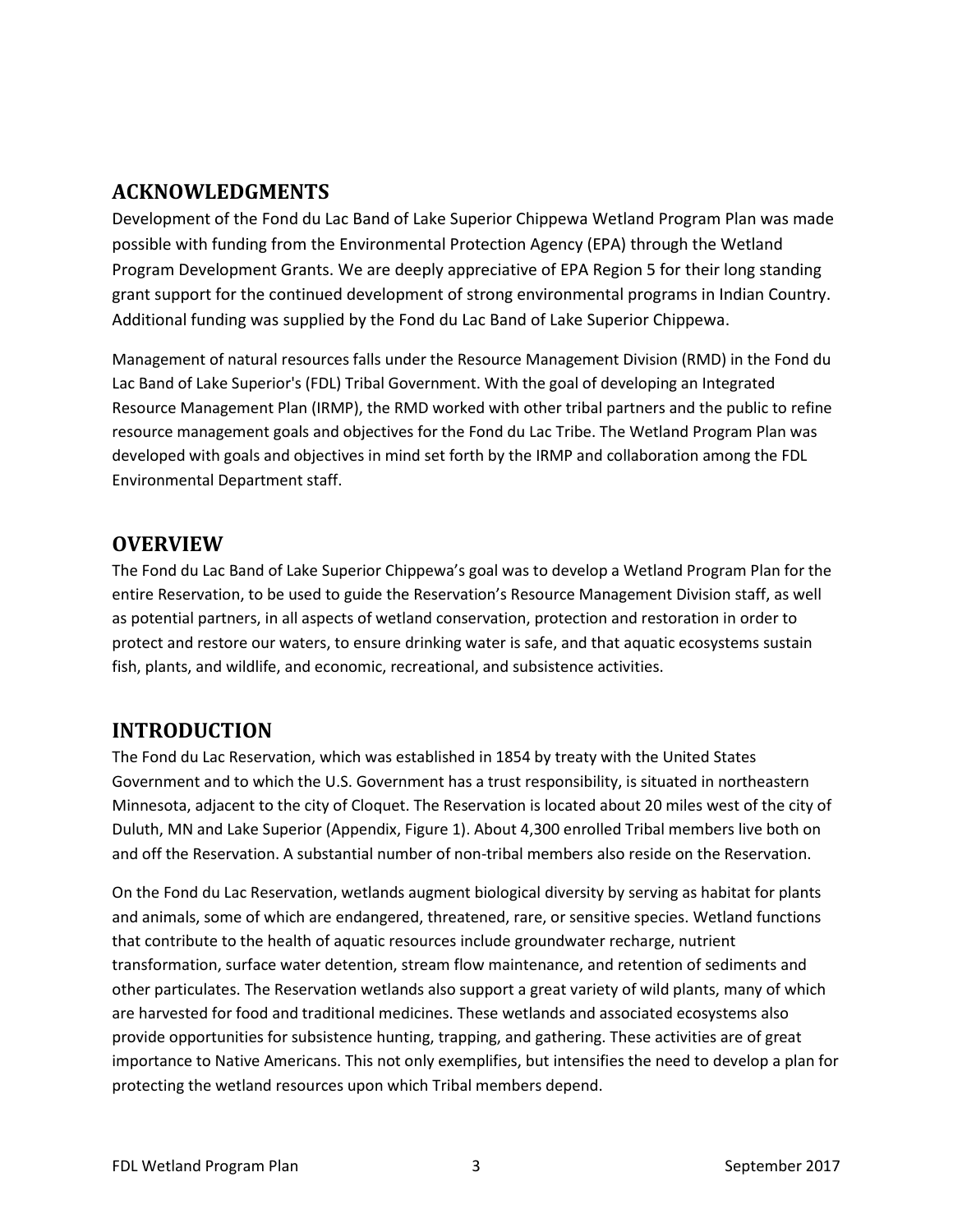A comprehensive National Wetland Inventory (NWI), conducted by the United States Fish and Wildlife Service (USFWS), was completed in the 1980s for the Fond du Lac Reservation. Beginning in the late 1990s the Fond du Lac Reservation began an update to this inventory for the Reservation portion of the original NWI inventory. This inventory update was completed in August, 2000 and another update was completed in March 2008. The Fond du Lac Reservation contains 4,662 individual wetland entities based on the Cowardin Classification System (see Classification section below). These wetlands total 43,873 acres or 68.5 square miles; 43.4% of the Reservation land area is wetlands.

It has been estimated that since the  $17<sup>th</sup>$  century, over fifty percent of the original wetlands in what is now the lower 48 contiguous states, have been destroyed by human activities. On the Fond du Lac Reservation, approximately 2,000 – 4,000 acres of wetlands were drained in the early to mid 1900's when a 47-mile judicial ditch system was constructed, primarily effecting wild rice waters. Fortunately, wetlands are now recognized as some of the most productive and diverse natural areas in the world. Wetlands serve as habitat for waterfowl, wildlife, fish, and support many species of wild plants. It has also been realized, that as human development and its related impacts spread, Indian reservations have become important refuges of biological diversity.

The Fond du Lac Band of Lake Superior Chippewa Business Committee has a responsibility and a commitment to the people and the environment of the Reservation, which involves the protection and enhancement of this biological integrity. The development of a Wetlands Protection and Conservation Program will help to ensure that the further destruction of wetlands within the exterior boundaries of the Reservation will be avoided, and that these wetlands will continue to function in their natural condition. This will also help ensure cultural and subsistence practices are supported into the future.

The Fond du Lac Band developed a set of Water Quality Standards for the surface water resources of the Reservation which were formally approved by USEPA Region 5 in December 2001. The Band has been granted "treatment as a state" authority, under the federal Clean Water Act, enabling it to enact and enforce such standards.

The key outcome of this project is the development of a Wetland Program Plan (WPP), to be implemented within the boundary of the Fond du Lac Reservation. The effects of climate change also need to be considered when planning management practices. The chemical and biological data collected through the implementation of the Comprehensive Wetland Assessment and Monitoring Plan (CWAMP) has been used for the development and administration of a Wetland Regulatory Program. Refinement and expansion of data collection techniques where appropriate will improve data analysis, strengthening the Wetland Regulatory Program and contributing to wetland protection and restoration success. The development of Wetland Water Quality standards from the supporting core elements is a long term goal to further wetland protection and restoration. These have been developed using EPA framework and included in Fond du Lac Office of Water Protections EPA triennial review. They have yet to be approved by EPA.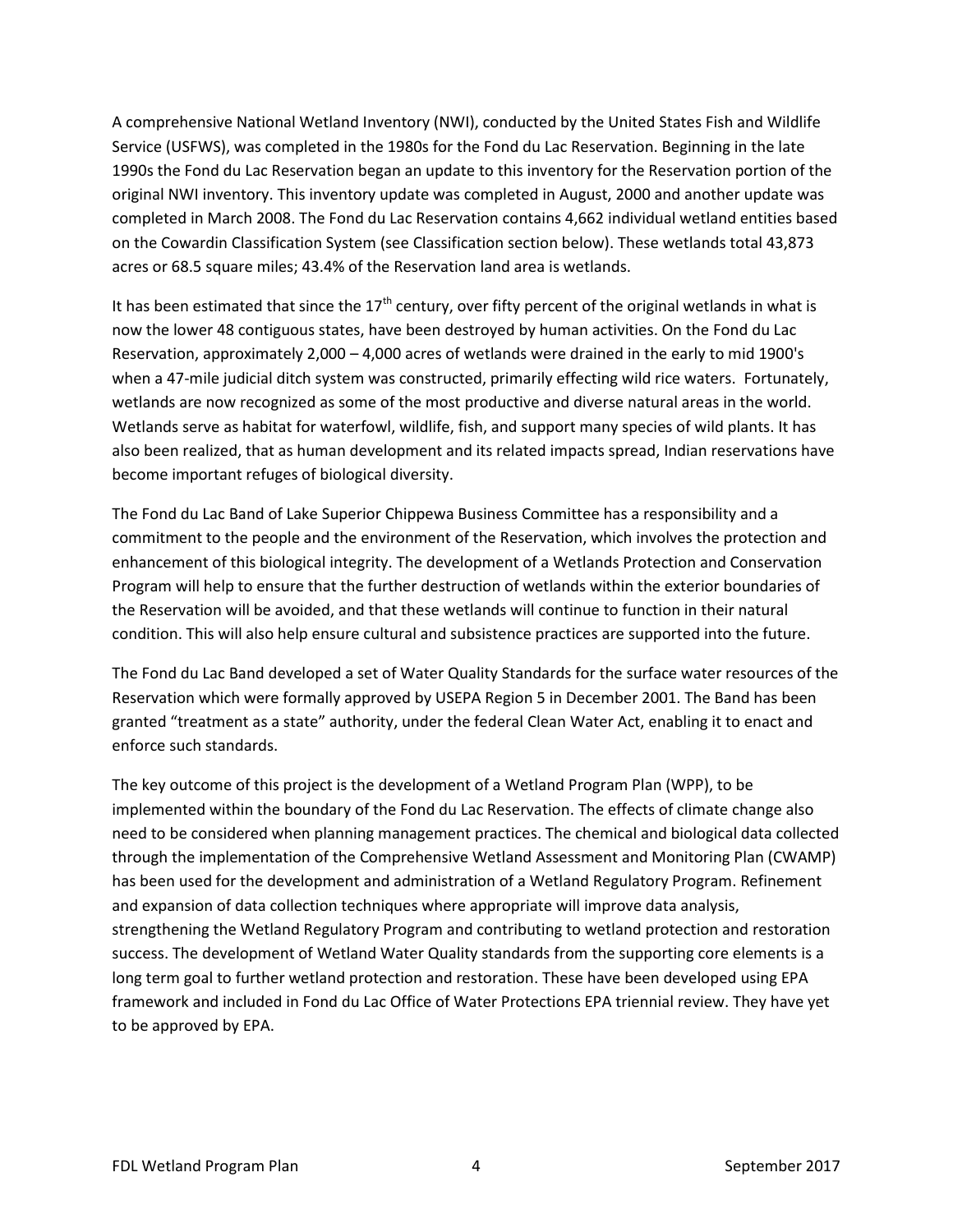## <span id="page-4-0"></span>**PROJECT DESCRIPTION**

EPA identified Wetland Program Development as a National Priority Area for FY2017. Of the four core elements (Core Elements of an Effective State and Tribal Wetlands Program Framework), Fond du Lac has already developed and implemented three of them as follows:

1) Monitoring and Assessment – under a previous Wetland Program Development Grant, Fond du Lac developed a Comprehensive Wetland Assessment and Monitoring Plan (CWAMP) in 2008 and began implementation in 2010 using a 5-year sub-watershed cycle; and

2) Wetland Regulatory – in 2006, Fond du Lac developed and enacted both a Wetland Protection and Management Ordinance (Ordinance #03/06), which is modeled after the Clean Water Act Section 404 program and regulates activities in wetlands, including wetland dredge, fill, drainage, etc., and a Water Quality Certification Standards Ordinance (Ordinance #01/06), which governs the processing of 401 Certification using the Band's EPA-approved Water Quality Standards;

3) Voluntary Restoration and Protection- under a previous Wetland Program Development Grant, Fond du Lac Developed a Wetland Restoration Plan and began implementation 2013.

Fond du Lac has also conducted preliminary development of one other Core Element – Wetland Water Quality Standards. However, to date, these narrative standards have not been approved by EPA, but Fond du Lac plans has used the EPA supported framework for narrative standards to guide the revision and resubmission.

All core elements support each other and the monitoring and assessment, regulation, restoration and protection of wetlands on the Fond du Lac Reservation directly contributes to EPA's 2014-2018 Strategic Plan – Goal 2: Protecting America's Waters: Protect and restore waters to ensure that drinking water is safe and sustainably managed, and that aquatic ecosystems sustain fish, plants, wildlife, and other biota, as well as economic, recreational, and subsistence activities, Objective 2.2: Protect and Restore Watersheds and Aquatic Systems, Sub-objective: Increase Wetlands.

Implementation of a Wetland Program Plan will begin to contribute to the goal of achieving a net increase in wetland acres with a focus on functional measures and assessment of wetland condition. The refined monitoring and assessment techniques along with increased data and GIS analyses will ensure more successful protection/restoration. The existing core elements implemented support the development of Wetland Water Quality Standards, which will further wetland protection and restoration.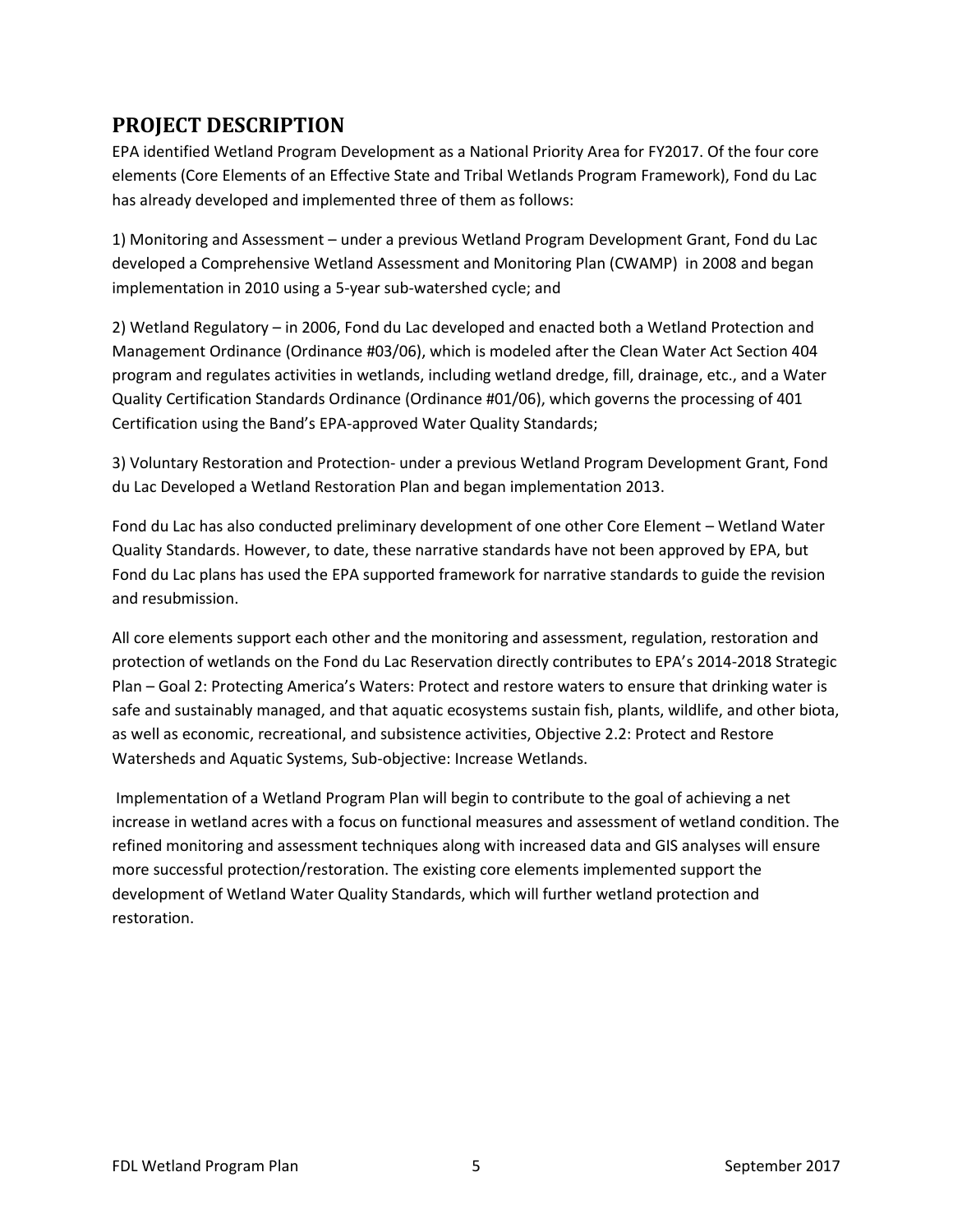### <span id="page-5-0"></span>PROGRAM PLAN

#### <span id="page-5-1"></span>**Monitoring and Assessment**

**Goal:** To maintain and expand the current Comprehensive Wetland Assessment and Monitoring Program (CWAMP) that facilitates sustainable management and conservation of tribal wetlands.

**Objective:** To maintain and expand the current CWAMP consistent with the Fond du Lac Band of Lake Superior's Integrated Resource Management Plan (IRMP) and the goals and objectives associated.

#### **General Strategy:**

| Action (a): Build the capacity and sustainability of the Tribe's Comprehensive Wetland Monitoring and<br><b>Assessment Program</b> |              |      |              |      |      |
|------------------------------------------------------------------------------------------------------------------------------------|--------------|------|--------------|------|------|
| <b>Activity</b>                                                                                                                    | 2019         | 2020 | 2021         | 2022 | 2023 |
| Seek and apply for funding opportunities to implement and                                                                          |              |      |              |      |      |
| sustain a tribal wetland monitoring and assessment                                                                                 | X            | X    | X            | X    | X    |
| program                                                                                                                            |              |      |              |      |      |
| Collaborate with tribal wetland resource partners, tribal                                                                          |              |      |              |      |      |
| resource management partners to identify mutual data                                                                               |              |      |              |      |      |
| needs and uses, shared goals and objectives, and program                                                                           | X            | X    |              |      |      |
| decisions and environmental outcomes resulting from a                                                                              |              |      |              |      |      |
| wetland monitoring and assessment program.                                                                                         |              |      |              |      |      |
| From identified wetlands, integrate wetland monitoring                                                                             |              |      |              |      |      |
| efforts with other tribal aquatic monitoring efforts;                                                                              |              |      |              |      |      |
| Conduct wetland monitoring with tribal Clean Water Act                                                                             | $\mathsf{x}$ | X    | X            | X    | X    |
| 106, and 319 water quality monitoring programs where                                                                               |              |      |              |      |      |
| appropriate and when resources allow.                                                                                              |              |      |              |      |      |
| Evaluate and revise data management approach for                                                                                   |              |      |              |      |      |
| coordinated data standards, storage, management, and                                                                               | $\mathsf{x}$ | X    |              |      |      |
| reporting of monitoring and assessment data.                                                                                       |              |      |              |      |      |
| Refine monitoring strategy by incorporating additional                                                                             |              |      |              |      |      |
| wetland types not currently included in CWAMP. Establish                                                                           |              |      | $\mathsf{X}$ | X    | X    |
| appropriate methods of sampling.                                                                                                   |              |      |              |      |      |
| Continue and maintain five-year monitoring and                                                                                     | X            | X    | X            | X    | X    |
| assessment strategy and schedule.                                                                                                  |              |      |              |      |      |
| Research and incorporate methods to gauge the effects of                                                                           |              |      |              |      |      |
| climate change on tribal wetlands and their associated                                                                             | X            | X    | X            | Χ    | X    |
| resources.                                                                                                                         |              |      |              |      |      |
| Research and incorporate methods to manage tribal                                                                                  |              |      |              |      |      |
| wetlands and associated resources in regards to any                                                                                | X            | X    | X            | X    | X    |
| potential climate change effects.                                                                                                  |              |      |              |      |      |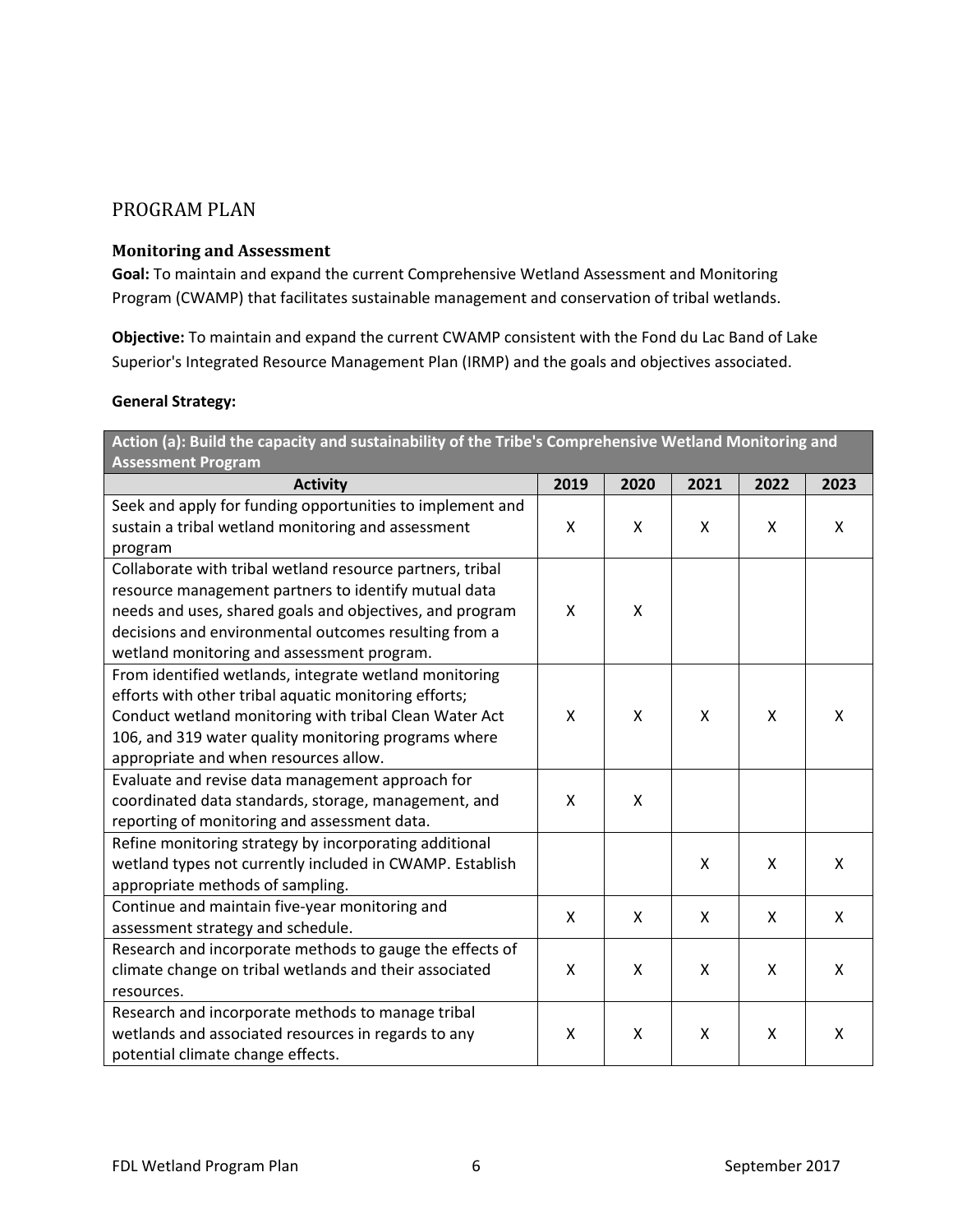| Action (b): Establish and continue wetland mapping efforts and development of assessments and tools |      |        |      |      |      |
|-----------------------------------------------------------------------------------------------------|------|--------|------|------|------|
| <b>Activity</b>                                                                                     | 2019 | 2020   | 2021 | 2022 | 2023 |
| Evaluate and revise tribal wetland management efforts for                                           |      |        |      |      |      |
| monitoring and mapping tribal wetland resources where                                               | x    | x      | х    | х    | χ    |
| appropriate.                                                                                        |      |        |      |      |      |
| Evaluate and revise assessment strategy and protocols                                               |      |        | х    |      |      |
| where appropriate.                                                                                  | χ    |        |      |      |      |
| Research and consider conducting Wetland Ecosystems                                                 |      | x<br>χ |      |      |      |
| Valuation.                                                                                          |      |        |      |      |      |
| Conduct Wetland Ecosystems Valuation if applicable and                                              |      |        |      |      |      |
| beneficial and when resources allow.                                                                |      |        | χ    |      |      |

#### <span id="page-6-0"></span>**Regulation**

**Goal**: To maintain and refine the current Wetland Regulatory Program that facilitates the sustainable conservation and protection of tribal wetlands.

**Objective:** Refine and Strengthen the Wetland Regulatory Program by incorporating wetland functions and Wetland Ecosystems Valuation into mitigation requirements.

#### **General Strategy:**

| Action (a): Use Preliminary Wetland Functional Analysis and Wetland Ecosystems Valuation to refine                  |      |      |      |      |      |
|---------------------------------------------------------------------------------------------------------------------|------|------|------|------|------|
| existing Wetland Regulatory Program.                                                                                |      |      |      |      |      |
| <b>Activity</b>                                                                                                     | 2019 | 2020 | 2021 | 2022 | 2023 |
| Research and consider incorporating currently mapped<br>wetland functions into mitigation requirements.             |      | x    | x    |      |      |
| Incorporate wetland functions into mitigation requirement<br>if applicable and beneficial and when resources allow. |      |      |      | x    |      |
| Research and consider conducting Wetland Ecosystems<br>Valuation.                                                   | x    | x    |      |      |      |
| Conduct Wetland Ecosystems Valuation if applicable and<br>beneficial and when resources allow.                      |      |      | x    |      |      |
| Incorporate results from Wetland Ecosystems Valuation<br>into mitigation requirements.                              |      |      |      | x    |      |
| Expand regulatory authority to include all aquatic resources<br>when conditions allow.                              |      | x    | X    | x    |      |

#### <span id="page-6-1"></span>**Restoration and Protection**

**Goal:** To maintain, improve, and increase healthy wetland ecosystems through conservation, protection, and restoration.

**Objective:** Refine and strengthen current Wetland Restoration Plan by developing partnerships, securing funding, and incorporating data and additional data collection and mapping protocols. Investigate developing a Wetland Reserve Program.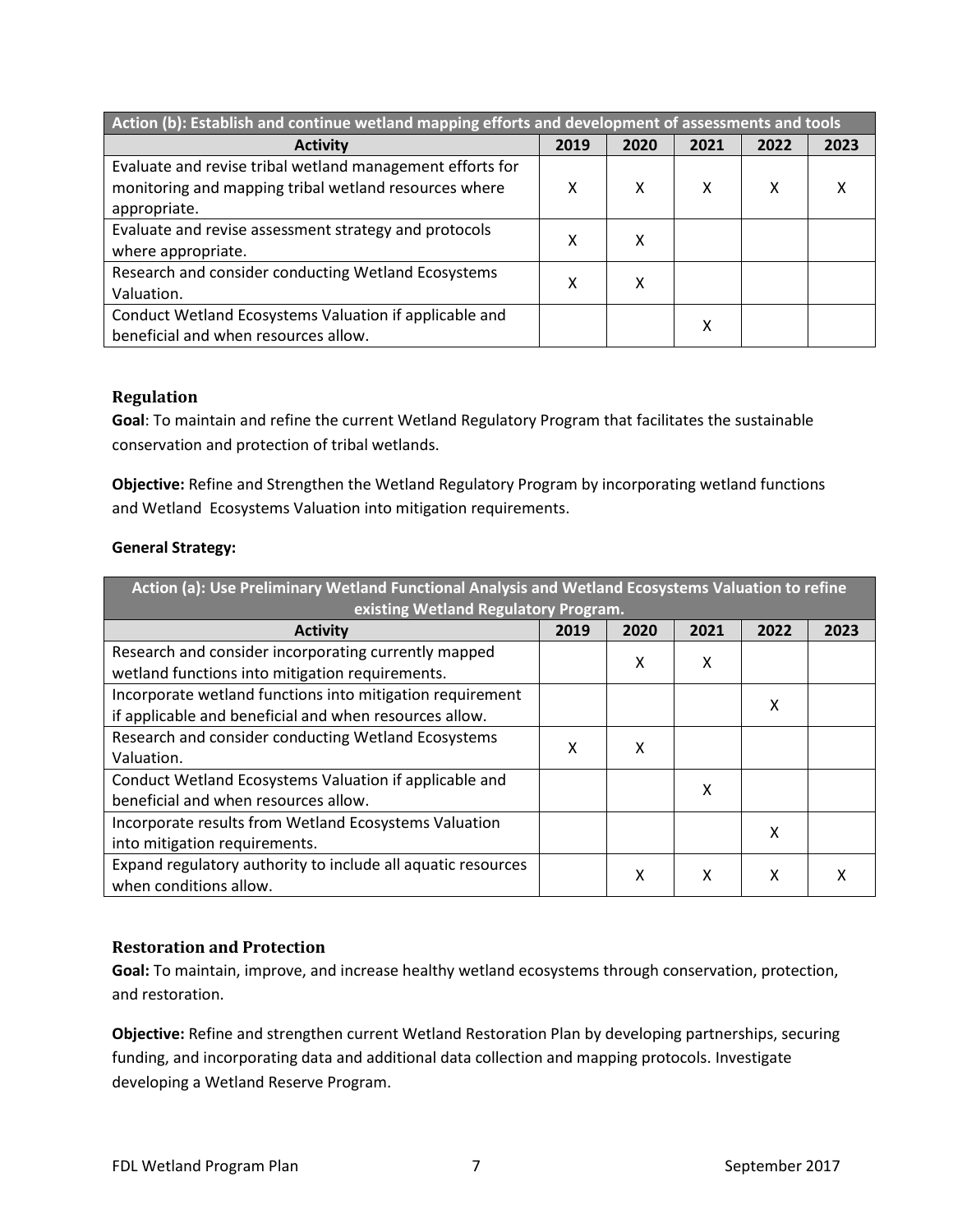#### **General Strategy:**

| Action (a): Build the capacity and sustainability of the Tribe's Proposed Wetland Reserve Program |      |      |      |      |      |
|---------------------------------------------------------------------------------------------------|------|------|------|------|------|
| <b>Activity</b>                                                                                   | 2019 | 2020 | 2021 | 2022 | 2023 |
| Collaborate with tribal wetland resource partners, tribal                                         |      |      |      |      |      |
| resource management partners to identify mutual                                                   |      |      |      |      |      |
| conservation needs and uses, shared goals and objectives,                                         | x    | x    |      |      |      |
| and program decisions and environmental outcomes                                                  |      |      |      |      |      |
| resulting from a wetland reserve program.                                                         |      |      |      |      |      |
| Research developing a Wetland Reserve Program Plan for                                            |      |      |      |      |      |
| the purpose of wetland restoration and protection and for                                         | x    | x    | χ    |      |      |
| wetland program sustainability.                                                                   |      |      |      |      |      |
| Seek and apply for funding opportunities to implement and                                         |      | x    | χ    | x    |      |
| sustain a tribal wetland reserve program if needed.                                               |      |      |      |      |      |
| Use Wetland Restoration Plan and Prioritization map,                                              |      |      |      |      |      |
| Integrated Resource Plan, and Land Use Ordinances and                                             | χ    | χ    |      |      |      |
| property ownership information to aid in planning process.                                        |      |      |      |      |      |

| Action (b): Build and maintain partnerships with tribal departments, local, state, and federal agencies,<br>and adjacent landowners for wetland restoration and conservation |      |      |      |      |      |
|------------------------------------------------------------------------------------------------------------------------------------------------------------------------------|------|------|------|------|------|
| <b>Activity</b>                                                                                                                                                              | 2019 | 2020 | 2021 | 2022 | 2023 |
| Utilizing information acquired from the Tribe's inventory,                                                                                                                   |      |      |      |      |      |
| monitoring and assessment efforts to refine restoration and                                                                                                                  |      |      |      | x    | x    |
| management goals for the Fond du Lac Reservation specific                                                                                                                    |      |      |      |      |      |
| to wetland type, functions, and location.                                                                                                                                    |      |      |      |      |      |
| Establish and develop strategic partnerships with other                                                                                                                      |      |      |      |      |      |
| Fond du Lac Resource Management Programs to refine                                                                                                                           |      |      |      |      |      |
| wetland management goals; develop tools that utilize                                                                                                                         | X    | X    | X    | X    | х    |
| monitoring and assessment knowledge to achieve healthy                                                                                                                       |      |      |      |      |      |
| watershed and community outcomes.                                                                                                                                            |      |      |      |      |      |
| Establish partnerships with other tribal, federal, state, and                                                                                                                |      |      |      |      |      |
| local agencies and private landowners where appropriate to                                                                                                                   |      |      |      | X    |      |
| establish goals and combine efforts toward wetland                                                                                                                           | Χ    | X    | X    |      | x    |
| protection and restoration goals.                                                                                                                                            |      |      |      |      |      |
| Research and incorporate methods to manage tribal                                                                                                                            |      |      |      |      |      |
| wetlands and associated resources in regards to any                                                                                                                          | χ    | X    | x    | x    |      |
| potential climate change effects.                                                                                                                                            |      |      |      |      |      |

| Action (c): Establish and continue wetland mapping efforts and development of assessments and tools |      |      |      |      |      |
|-----------------------------------------------------------------------------------------------------|------|------|------|------|------|
| <b>Activity</b>                                                                                     | 2019 | 2020 | 2021 | 2022 | 2023 |
| Evaluate and revise tribal wetland management efforts for                                           |      |      |      |      |      |
| monitoring and mapping tribal wetland resources, where                                              |      |      |      |      |      |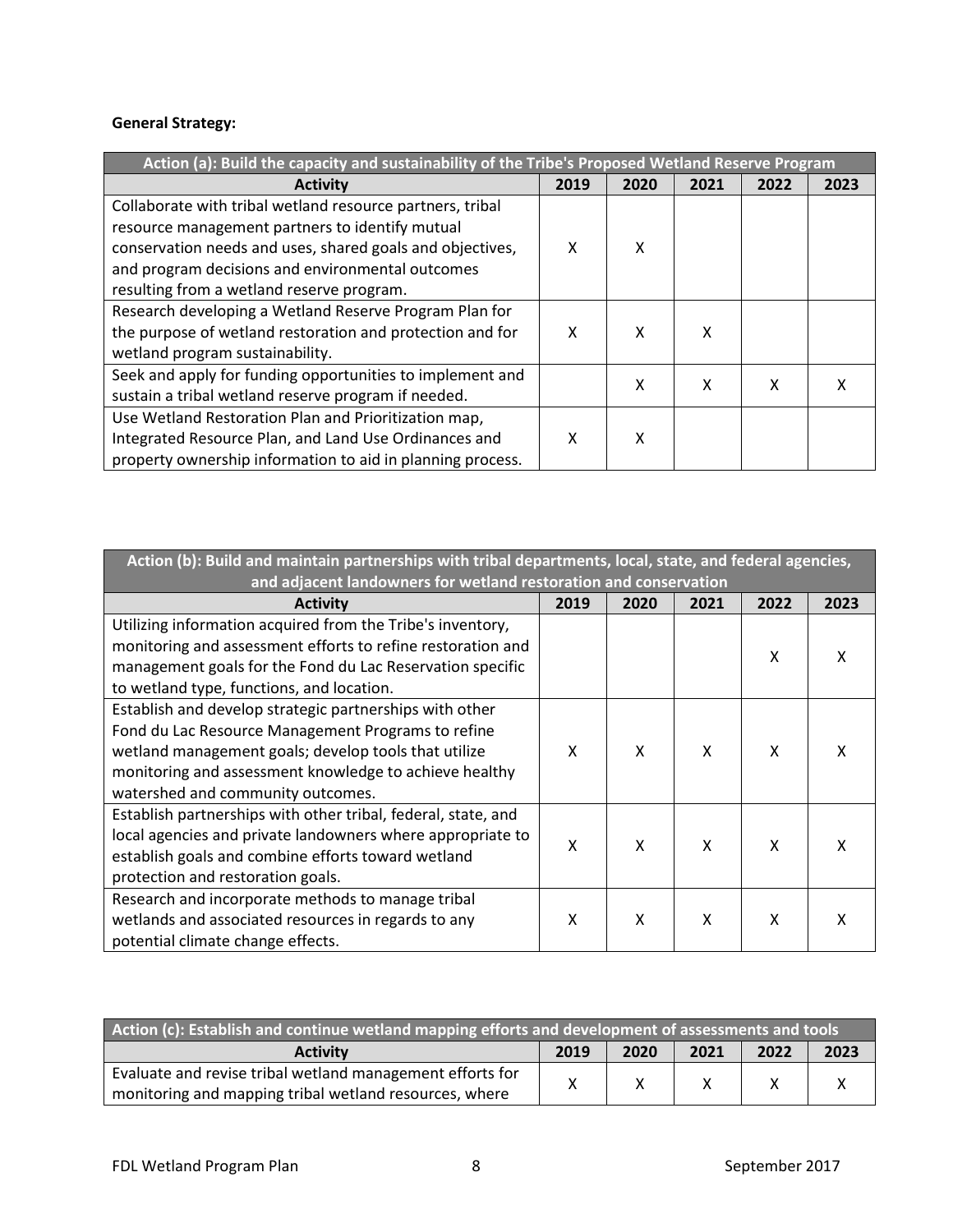| appropriate and as needed.                                |  |   |   |  |
|-----------------------------------------------------------|--|---|---|--|
| Evaluate and revise assessment strategy and protocols     |  |   |   |  |
| where appropriate and as needed.                          |  |   |   |  |
| Research and consider conducting Wetland Ecosystems       |  |   |   |  |
| Valuation.                                                |  |   |   |  |
| Conduct Wetland Ecosystems Valuation if applicable and    |  | х |   |  |
| beneficial and when resources allow.                      |  |   |   |  |
| Incorporate results from Wetland Ecosystem Valuation into |  |   |   |  |
| Wetland Restoration Plan.                                 |  |   | х |  |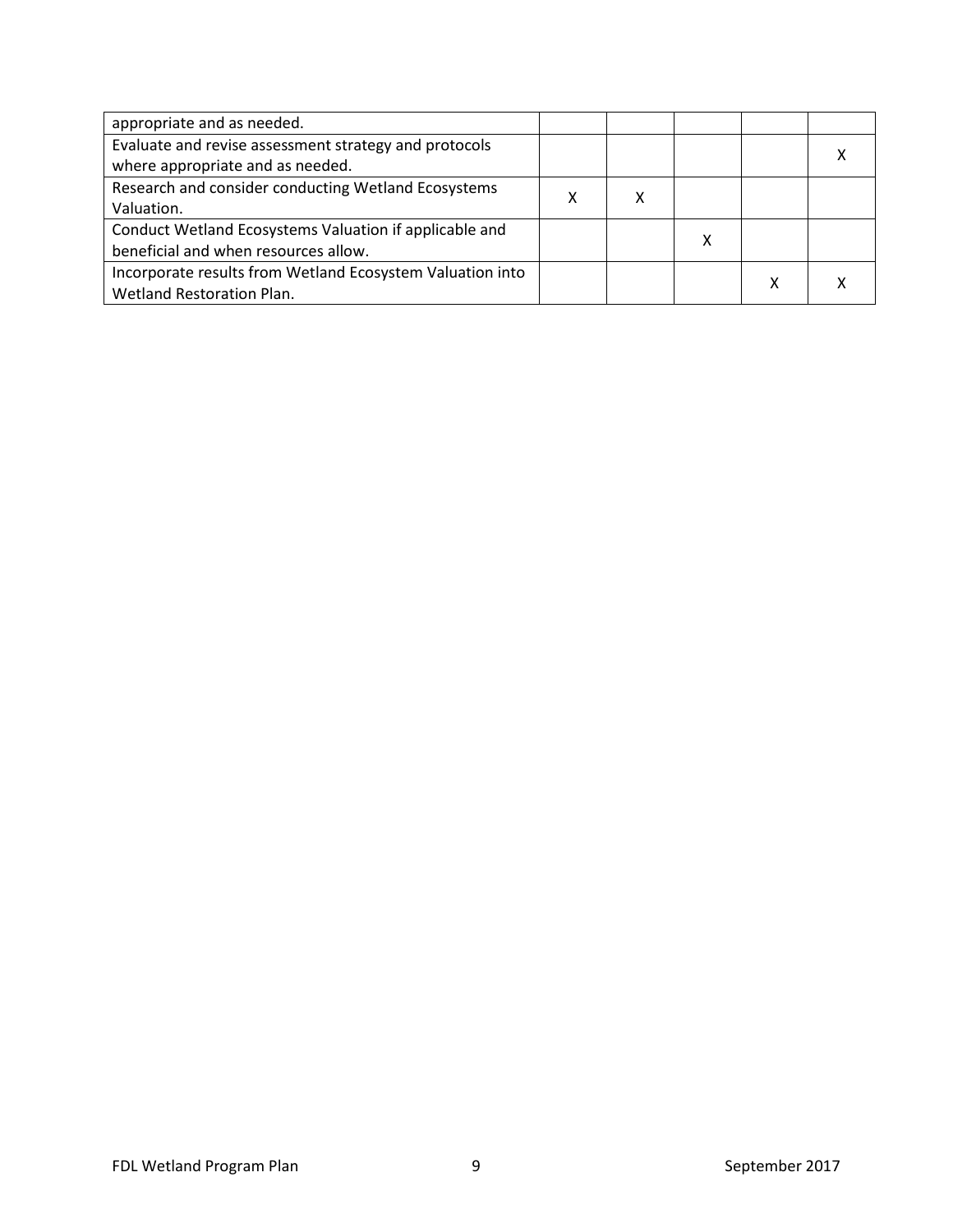## <span id="page-9-0"></span>**APPENDIX**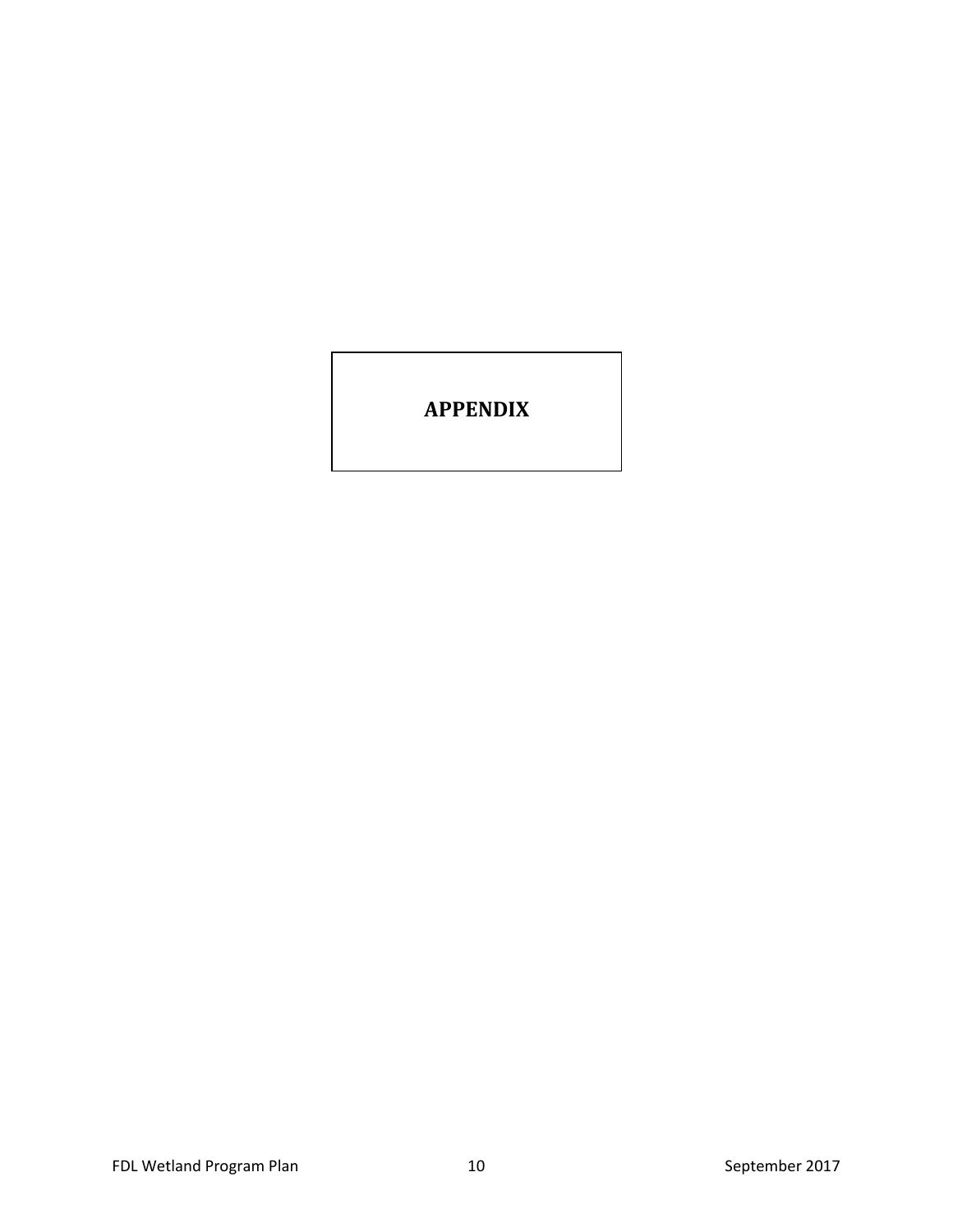#### LOCATION MAP

<span id="page-10-1"></span><span id="page-10-0"></span>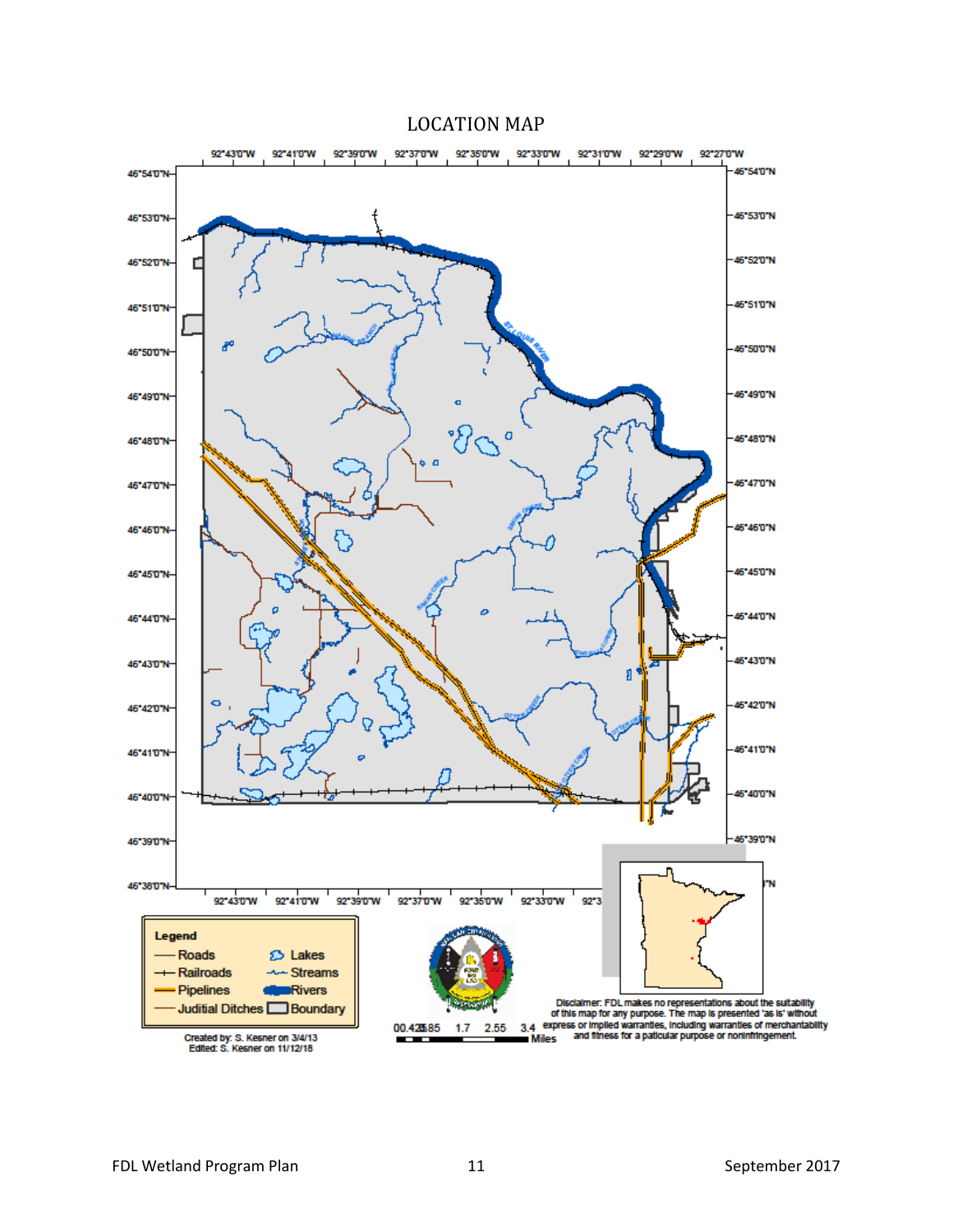## NWI WETLANDS MAP

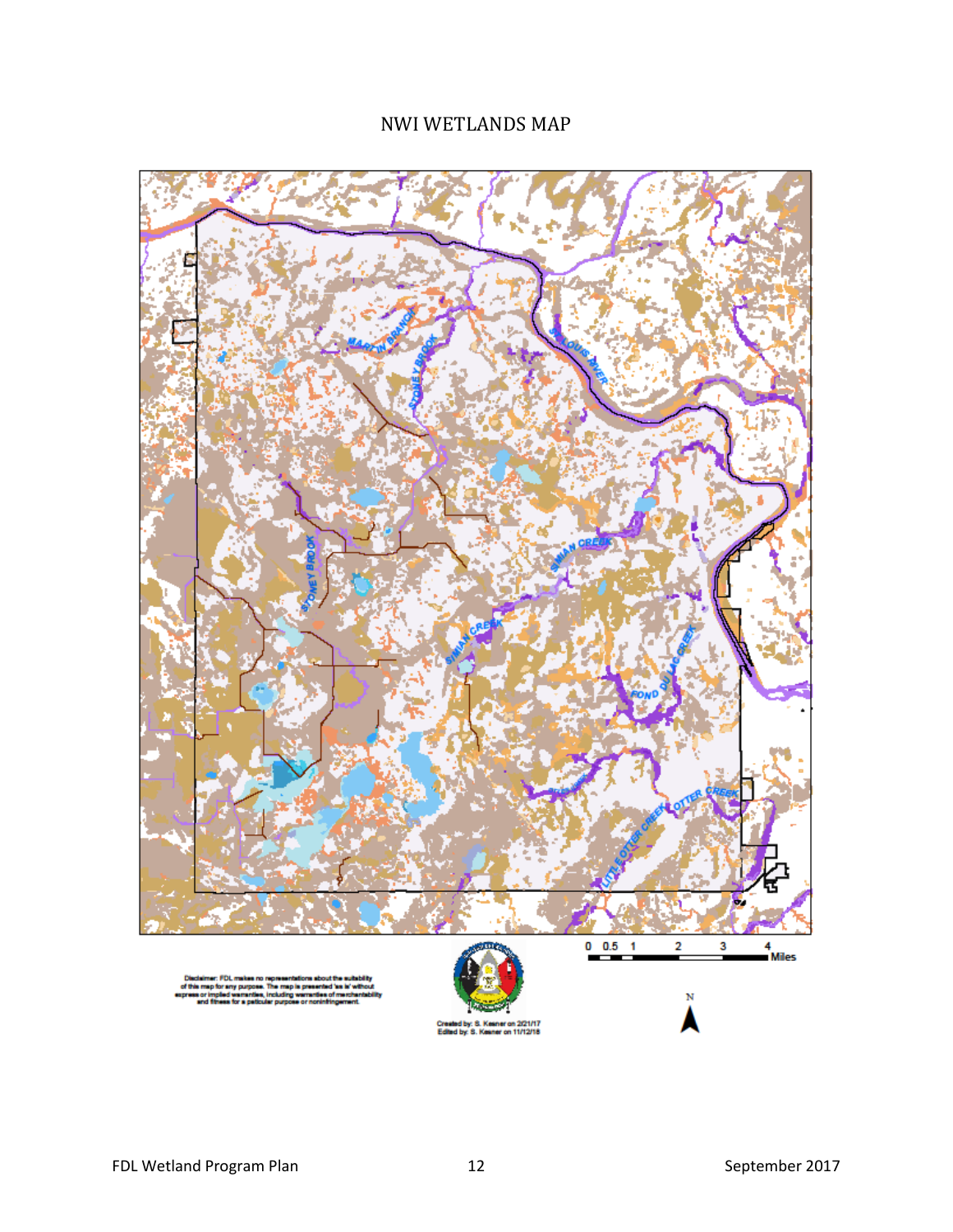#### **LEGEND**

 $\Gamma$ 

| Legend                                                         |                       |
|----------------------------------------------------------------|-----------------------|
| - Juditial Ditches                                             | Cultural Preservation |
| <b>Lentic Basin</b>                                            | $\Box$ Boundary       |
| <b>Lentic Flat</b>                                             |                       |
| Lentic Floodplain                                              |                       |
| Lentic Fringe                                                  |                       |
| <b>Lentic Island</b>                                           |                       |
| <b>Lentic Lake</b>                                             |                       |
| <b>Lentic Peatland</b>                                         |                       |
| <b>Lentic Pond</b>                                             |                       |
| <b>Lentic Slope</b>                                            |                       |
| <b>Lotic River Basin</b>                                       |                       |
| Lotic River Flat; Lotic Stream Flat                            |                       |
| Lotic River Floodplain; Lotic Stream Floodplain                |                       |
| Lotic River Fringe; Lotic Stream Fringe                        |                       |
| Lotic River Island; Lotic Stream Island                        |                       |
| Lotic River Pond; Lotic Stream Pond                            |                       |
| <b>Lotic River River</b>                                       |                       |
| <b>Terrene Basin</b>                                           |                       |
| <b>Terrene Flat</b>                                            |                       |
| Terrene Floodplain                                             |                       |
| <b>Terrene Fringe</b>                                          |                       |
| Terrene Island                                                 |                       |
| <b>Terrene Peatland</b>                                        |                       |
| <b>Terrene Pond</b>                                            |                       |
| Terrene Slope                                                  |                       |
| $\Box$ ecmn_boundary                                           |                       |
| <b>Lentic Basin</b>                                            |                       |
| <b>Lentic Flat</b>                                             |                       |
| Lentic Floodplain                                              |                       |
| <b>Lentic Fringe</b>                                           |                       |
| <b>Lentic Island</b>                                           |                       |
| Lentic Lake                                                    |                       |
| <b>Lentic Pond</b>                                             |                       |
| <b>Lentic Slope</b>                                            |                       |
| Lotic River Basin; Lotic Stream Basin                          |                       |
| Lotic River Flat; Lotic Stream Flat                            |                       |
| Lotic River Floodplain; Lotic Stream Floodplain                |                       |
| Lotic River Fringe; Lotic Stream Fringe                        |                       |
| Lotic River Island; Lotic Stream Island                        |                       |
| Lotic River Pond; Lotic Stream Pond                            |                       |
| Lotic River River; Lotic Stream Stream<br><b>Terrene Basin</b> |                       |
| <b>Terrene Flat</b>                                            |                       |
| Terrene Floodplain                                             |                       |
| Terrene Fringe                                                 |                       |
| Terrene Island                                                 |                       |
| <b>Terrene Pond</b>                                            |                       |
| <b>Terrene Slope</b>                                           |                       |
|                                                                |                       |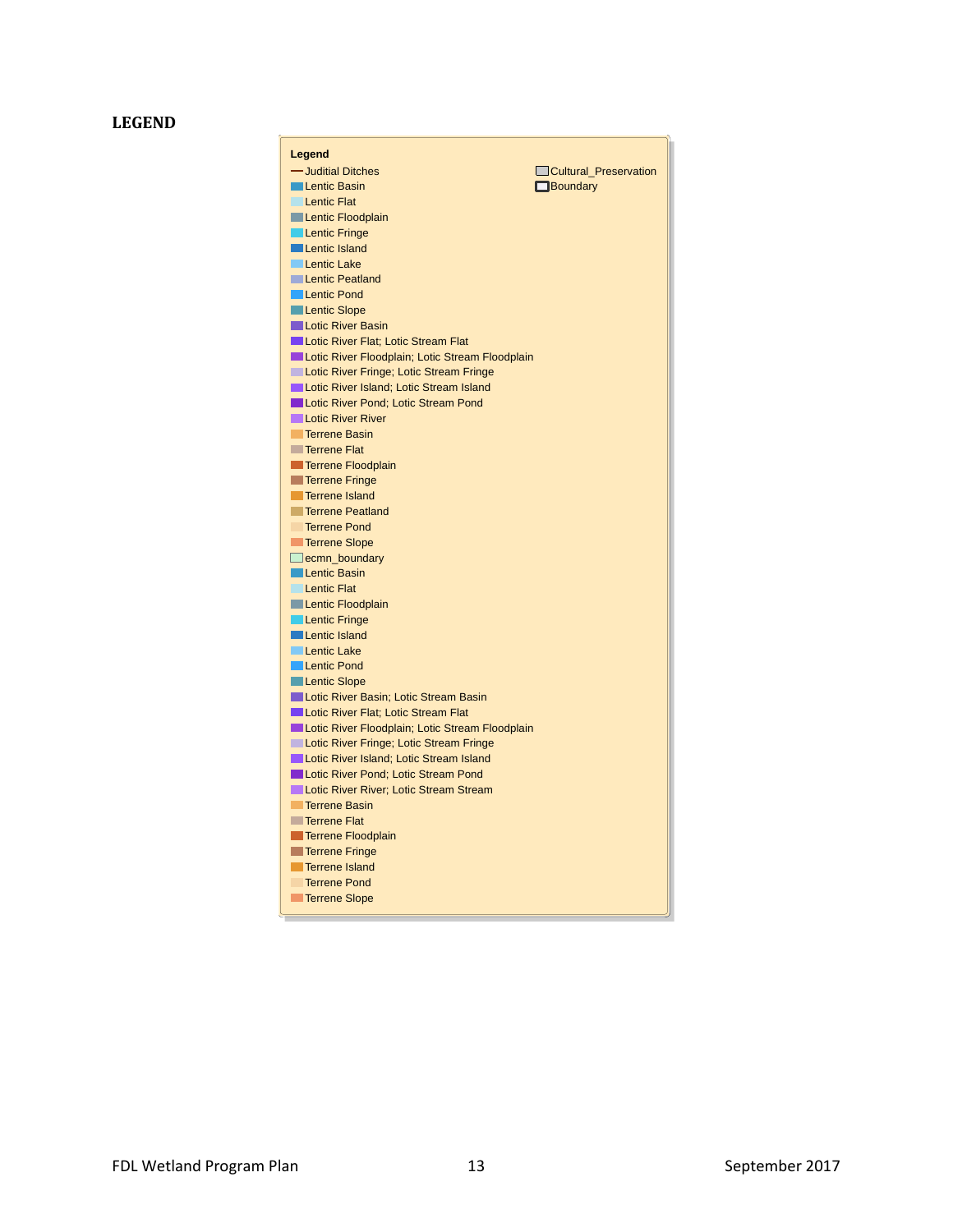<span id="page-13-0"></span>

## PRELIMINARY FUNCTIONAL ANALYSIS MAP